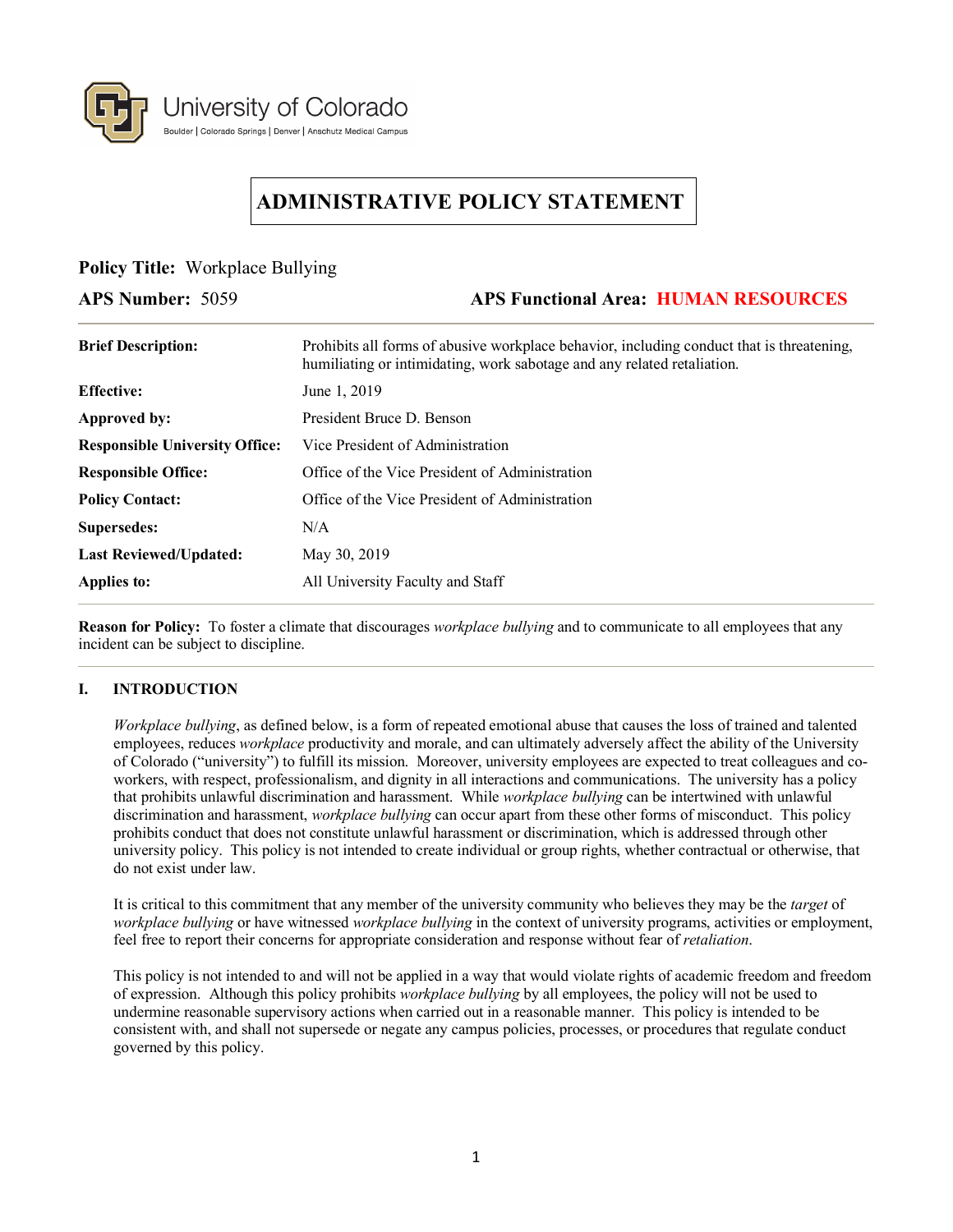#### **II. POLICY STATEMENT**

- A. The university values the well-being of its employees and recognizes that bullying in the *workplace* is unacceptable. Under this Administrative Policy Statement (APS), *workplace bullying* is prohibited.
- B. Any person who believes they are a *target* of *workplace bullying,* or a *witness* to *workplace bullying*, may report it to their supervisor/department chair; or, if the supervisor/department chair is involved, then to the next level supervisor. A report may also be made by contacting Human Resources, Faculty Affairs, or the campus offices charged with investigating and resolving protected class discrimination and sexual harassment complaints.
- C. Supervisors/department chairs or other relevant university officials, described in *Section II.B,* who receive reports of *workplace bullying* must make reasonable inquiry into the allegations and document what is discovered. Reasonable inquiry may include considering the perspectives of both the *target* of the *workplace bullying* and the employee who has allegedly engaged in *workplace bullying*. Substantiated instances of *workplace bullying* should be reported to supervisors and considered as a factor in evaluating that employee's performance, subject to university evaluation procedures. Supervisors may take additional appropriate action, which may include counseling those involved, initiating corrective action, or referring the matter to other appropriate university offices, which may include, but are not limited to, Human Resources, Faculty Affairs, or University Ombuds. Any obligations created by this policy are separate and distinct from reporting and compliance requirements created by other applicable university or campus policies, and federal or state law. The provisions of this paragraph C shall not be applicable in any case where existing policies, processes, or procedures address conduct that would otherwise be governed by this policy.
- D. Any incident that involves a threat of violence or physical harm should be referred to the campus police.
- E. *Retaliation* against employees making good faith reports as provided for in this policy, even where the concerns are ultimately unsubstantiated, is prohibited and should not be taken into consideration as a factor in evaluating an employee's performance, subject to university evaluation procedures.
- F. False reports of *workplace bullying* that are found to have been made intentionally are also a violation of this policy and should be taken into consideration as a factor in evaluating an employee's performance, subject to university evaluation procedures.
- G. Anyone impacted by *workplace bullying* may also access support services from appropriate campus resources, such as counseling services or University Ombuds offices.

# **III. DEFINITIONS**

For purposes of this policy, italicized terms used in this APS are defined in the [APS Glossary of Terms](https://www.cu.edu/ope/aps/glossary) or are defined in this APS:

- A. **Target:** An individual or a group who has been singled as the recipient of *workplace bullying.*
- B. **Witness:** Persons who witness *workplace bullying.*
- C. **Workplace Bullying:** Repeated and deliberate physical, verbal or written conduct intended to intimidate, degrade, and/or humiliate an individual or group in the *workplace*. Depending on the situation, *workplace bullying* may include, but is not limited to:
	- o Negative, abusive interaction that is outside the range of commonly accepted expression of disagreement, disapproval, or critique in an academic culture and professional setting;
	-
	- o Repetitively shouting, yelling at, or berating; Persistent or egregious use of abusive, insulting, or offensive language directed at another employee;
	- $\circ$  Spreading malicious rumors or gossip;<br> $\circ$  Deliberate exclusion or isolation from i
	- Deliberate exclusion or isolation from normal work-related functions for the purpose of degrading or harming another person's reputation in the *workplace* or hindering another person's contractual work;
	- $\circ$  Work interference sabotage of another person's contractual work; or  $\circ$  Abuse or misuse of power in the exercise of authority, supervision, or gu
	- Abuse or misuse of power in the exercise of authority, supervision, or guidance. Criticism, complaints, and negative feedback are not considered bullying when they are reasonable and directly address issues of *workplace* performance and/or conduct.